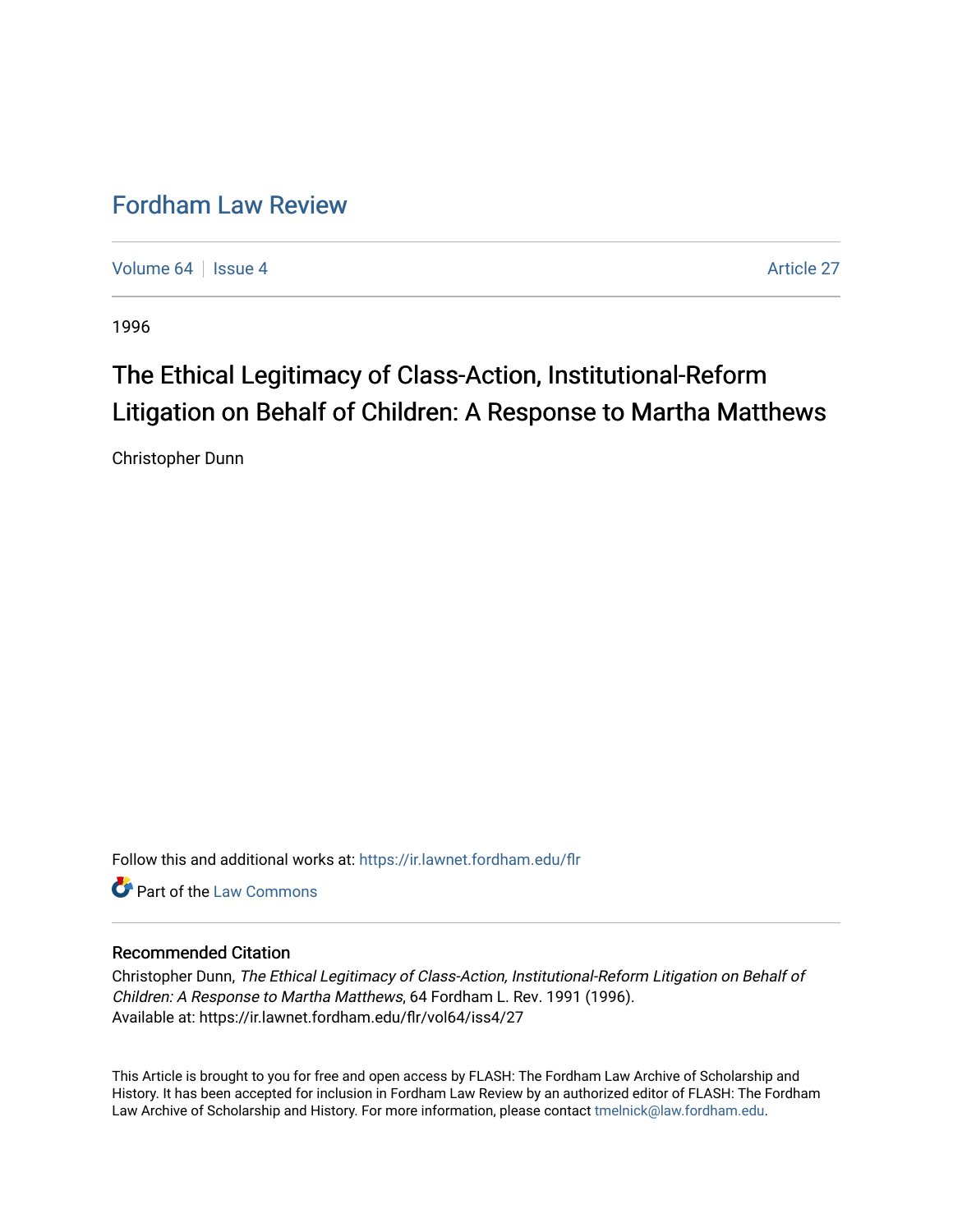# The Ethical Legitimacy of Class-Action, Institutional-Reform Litigation on Behalf of Children: A Response to Martha Matthews

## Cover Page Footnote

J.D. 1985, University of Pennsylvania. Between 1987 and 1995 the author served as staff counsel for the Children's Rights Project of the American Civil Liberties Union and in that capacity litigated class-action, foster-care reform cases around the country. The views expressed in this Article are those of the author and do not reflect ACLU policies or positions.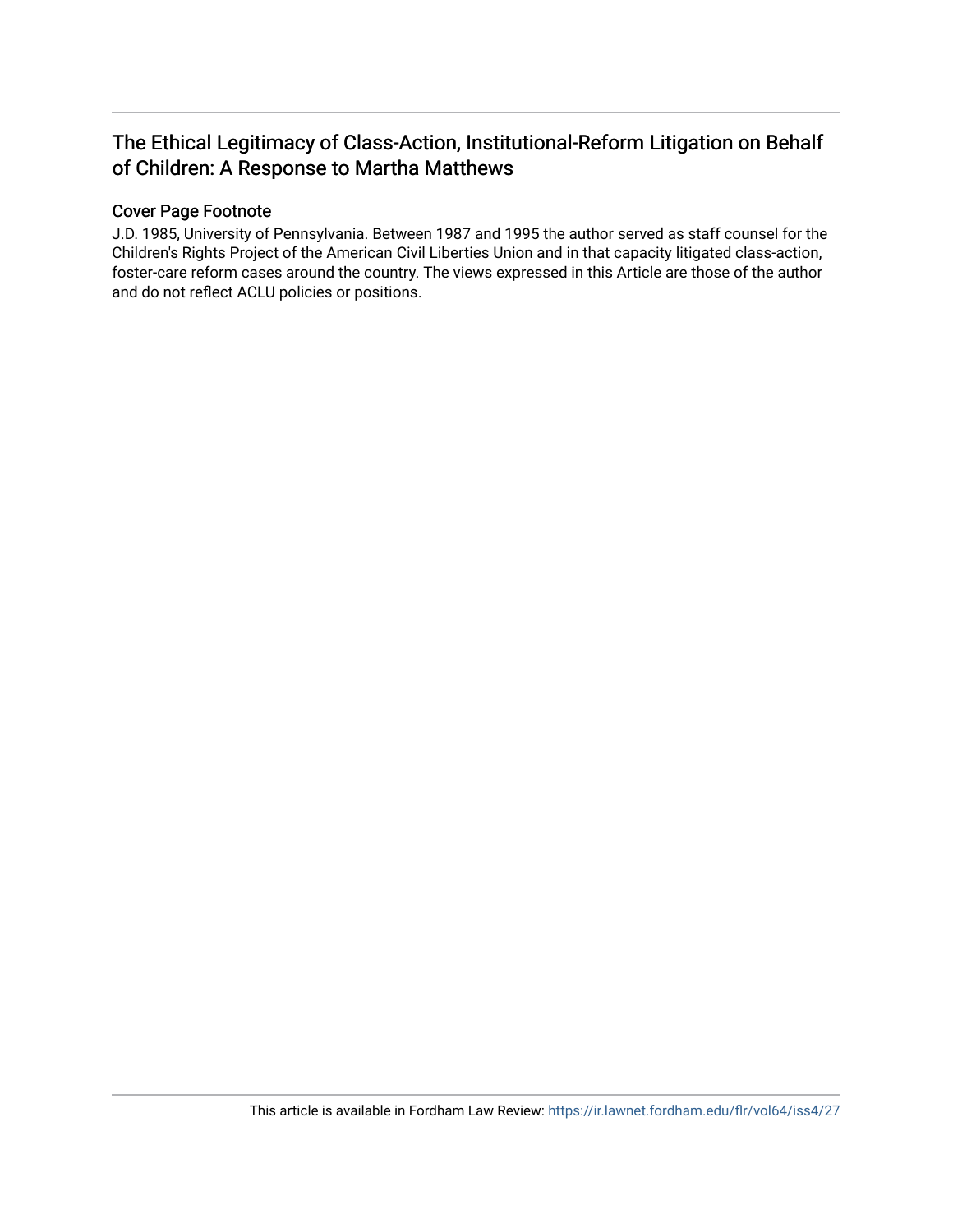# **THE ETHICAL LEGITIMACY OF CLASS-ACTION, INSTITUTIONAL-REFORM LITIGATION ON BEHALF OF CHILDREN: A RESPONSE TO MARTHA MATTHEWS**

#### *Christopher Dunn\**

#### **INTRODUCTION**

**(**

**N** an effort to defend "structural reform" litigation from the charge that it is little more than a vehicle for activist lawyers to use children to override legitimate legislative choices, Martha Matthews suggests a number of ways through which plaintiffs' counsel in these cases can do a better job of ascertaining and representing the interests of children class members.' Unfortunately, her suggestions, though likely to improve representation, do little to advance the effort to give client children a greater say in this type of litigation. The good news, however, is that this does not undermine the ethical legitimacy of this work.

I. Tim PROBLEMS **IN** ASCERTAINING **AND REPRESENTING THE** PREFERENCES OF CHILDREN **IN** STRUCTURAL REFORM CLASS-ACTION LITIGATION

As Matthews notes, lawyers encounter special problems when representing children in class-action cases seeking to reform government systems such as mental-health systems, foster-care systems, and juvenile-detention systems-cases she refers to as "structural reform" cases.2 These problems fall into two categories: those endemic to representation of children and those endemic to representation of classes.

As an initial matter, attorneys in children's litigation face the challenge of representing clients who, by virtue of their maturity, may be incapable of forming or expressing informed and rational judgments about the issues that are the subject of the representation. Though most classes will include children who will be able to form and express judgments, they also will include large numbers of children who, as

<sup>\*</sup> **J.D.** 1985, University of Pennsylvania. Between 1987 and 1995 the author served as staff counsel for the Children's Rights Project of the American Civil Liberties Union and in that capacity litigated class-action, foster-care reform cases around the country. The views expressed in this Article are those of the author and do not reflect ACLU policies or positions.

<sup>1.</sup> See Martha Matthews, *Ten Thousand Tiny Clients: The Ethical Duty of Representation in Client's Class-Action Cases,* 64 Fordham L. Rev. 1435 (1996).

*<sup>2.</sup> See id.* at 1436 n.2 (citing Owen M. Fiss as the scholar who first coined the term "structural reform").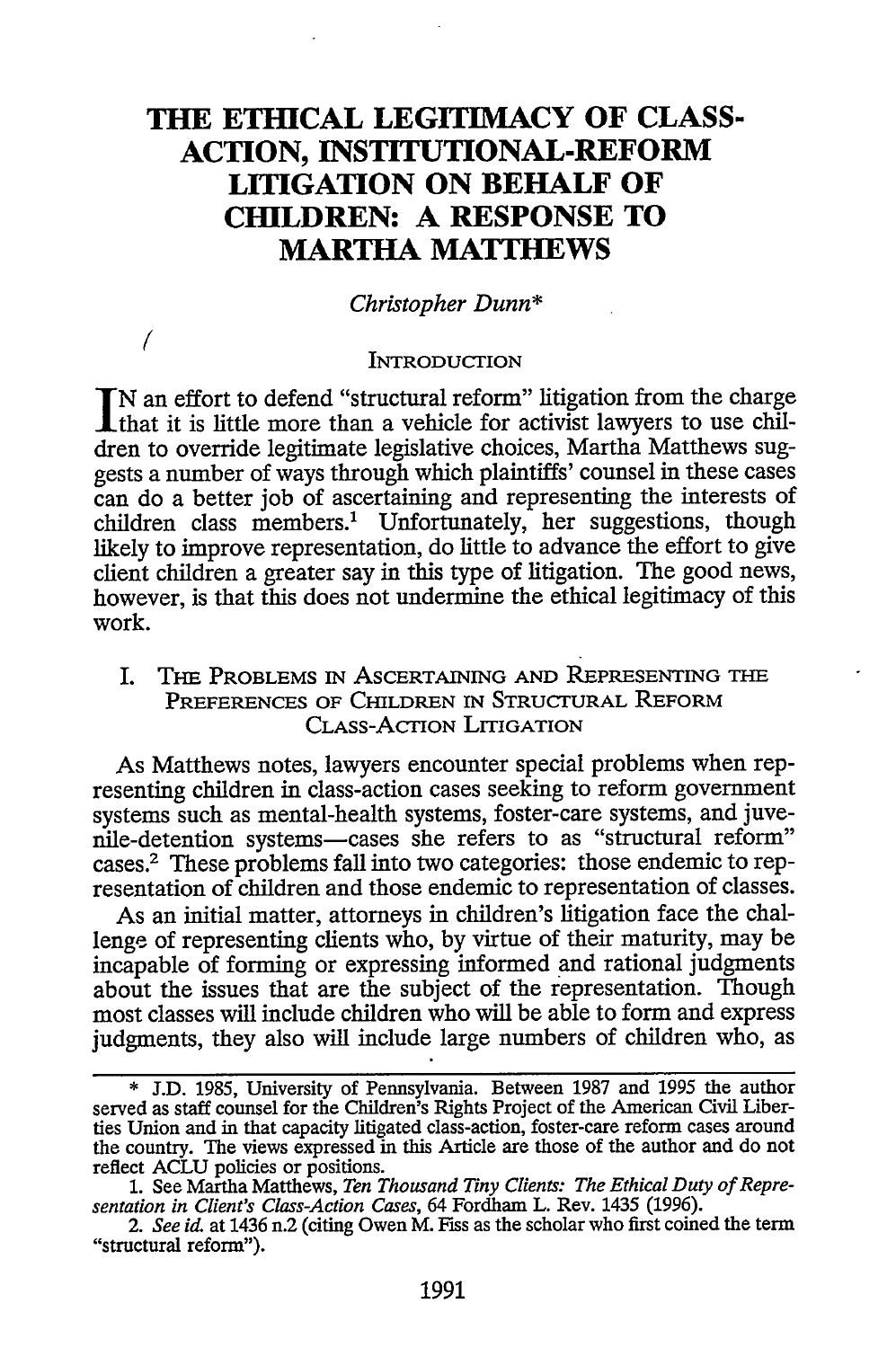Matthews puts it, "cannot state their own needs and desires."<sup>3</sup> For example, class actions on behalf of abused and neglected children will include many infants and toddlers who are incapable of developing useful judgments.

Beyond the issue of client capacity in structural-reform litigation are problems peculiar to class actions seeking injunctive relief on behalf of clients in a variety of situations, as is typical of structuralreform litigation. As Matthews observes, such cases involve hundreds or even thousands of clients whose different situations suggest different interests.4 Thus, using again the foster-care reform case that Matthews discusses, some children class members may need improved investigations into reports of suspected abuse, other children may need better foster homes, other children may need improved adoption services, and yet other children may have families who need material assistance so the child can return home from foster care. Each of these situations suggests a different set of client interests.

Recognizing these two problems, Matthews proposes a variety of approaches that lawyers representing children in structural-reform litigation can employ to increase client control and to mediate potential conflicts. In response to the client-control problem, Matthews suggests (1) that counsel educate themselves about "child and adolescent development" so as to make attorney communication with child clients as meaningful as possible;<sup>5</sup> (2) that counsel use a combination of techniques-such as client interviews, polls, group meetings, and even public hearings—to solicit client opinions; $(3)$  that counsel pay particular attention to the views of named plaintiffs as well as to the views of adults-parents, guardians,<sup>7</sup> even defendants-who are interested in the litigation;8 and (4) that counsel employ "the values of 'client-

- 7. *I&* at 1460.
- 8. *Id.* at 1467.

*<sup>3.</sup> Id.* at 1442; see also *id.* at 1459 (stating that Model Rule 1.4 "should be interpreted as creating a duty to use all feasible means to communicate with and solicit the Views of child clients").

*<sup>4.</sup> Id.* at 1446-48. This encompasses the problem of future unknown class members that Matthews.discusses, as these children simply have different interests by virtue of the fact that they have not yet joined the class.

The potential attorney-based conflicts raised by Matthews seem to present a set of issues unrelated to the structural-reform context (though they arise in it). The ques tion of pressure on attorneys to settle cases and get fees as opposed to engaging in protracted litigation, see *id* at 1447-48, flows from the payment arrangement between the client and the lawyer, attorneys engaged in personal-injury representation on a contingency basis are under the same pressure as are public-interest attorneys litigating structural-reform cases. As for the question of pressures created by the policies of organizations employing attorneys conducting structural reform litigation, see *id.* at 1448, this flows from the employer/employee context in which many lawyers operate (be they employed by law firms, the government, or corporations) rather than on any peculiar aspect of structural-reform litigation.

*<sup>5.</sup> I&* at 1458.

*<sup>6.</sup> Id.* at 1460, 1462.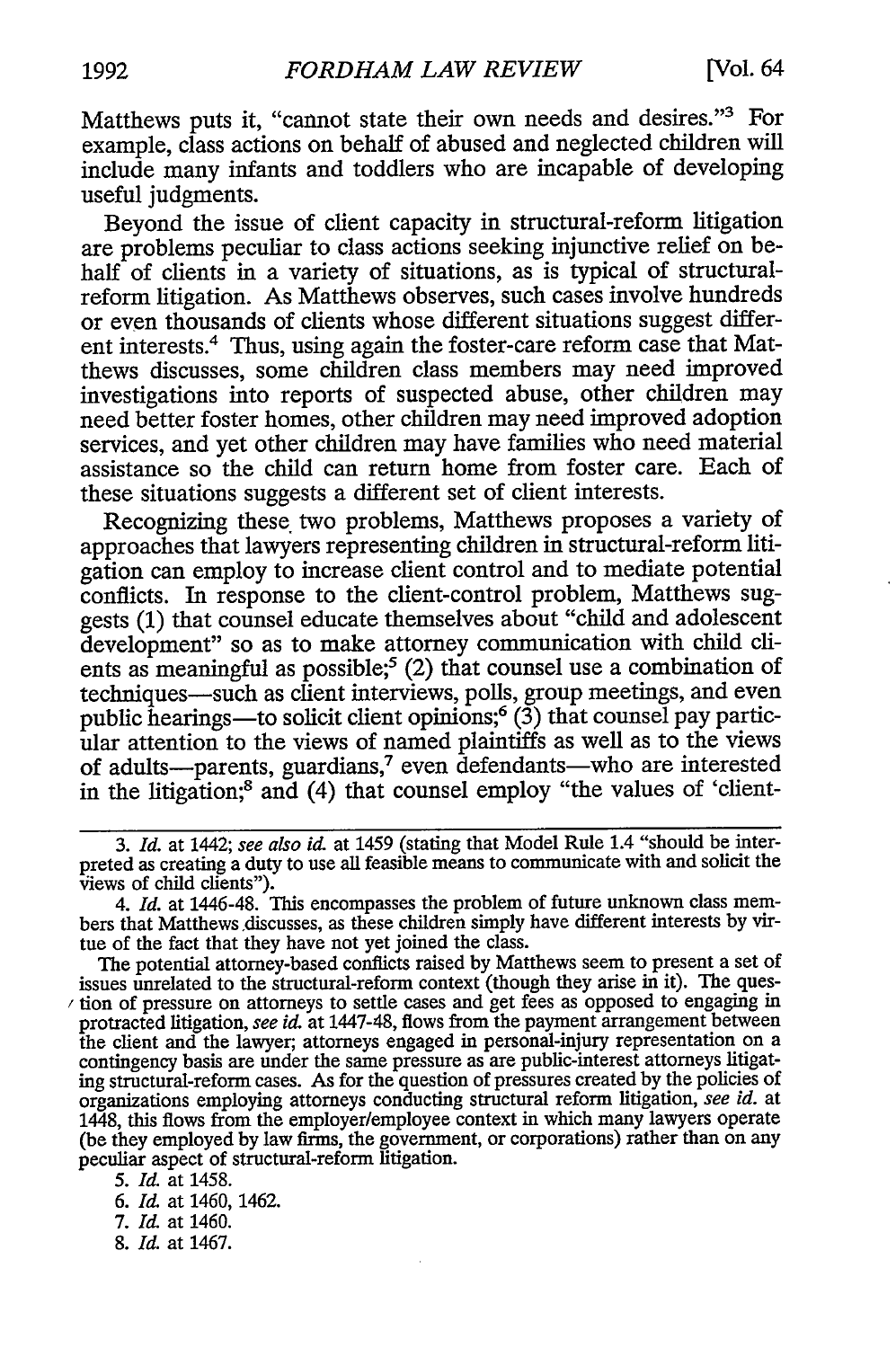centered lawyering.' "<sup>9</sup> As for mediating the diverse interests amongst class members, Matthews proposes (1) that counsel study "available social-science and developmental literature on the impact of alternative approaches to the children's situations;"'10 (2) that counsel make unusual efforts "to disclose any emerging conflicts to the court at all stages of the litigation"<sup>11</sup> and "never stifle or conceal any hints of emerging dissent"<sup>12</sup> within the class; and (3) that counsel consider strategies other than litigation to obtain appropriate relief for their clients. $^{13}$ 

Most attorneys and commentators probably would agree that these steps might well enhance the quality of representation in structuralreform litigation. The suggestion, however, that this is a program for solving the client-control and divergent-interest problems identified by Matthews seems misguided to me.

Looking first at the proposed client-control strategies, the suggestions that lawyers should become more sophisticated in interacting with child clients and should employ a mix of techniques for collecting information about client preferences are useful only if client preferences exist to be communicated and collected; as Matthews points out, however, structural-reform litigation on behalf of children presents the unique feature that many of the clients have no formed or expressible preferences, and thus even a perfect system for gauging client preferences is useless for these clients and thus cannot solve the clientcapacity problem. Similarly, while Matthews's suggestion that counsel pay particular attention to the views of the named plaintiffs and of adults interested in the litigation may give the attorney more information about other people's opinions of class member preferences, it does not help with the client-control problem; rather, it simply shifts the problem to another group of persons who appear no more able than class counsel to make the determinations that Matthews seeks.<sup>14</sup>

The class-conflict mediation approaches raise similar problems. The suggestions that counsel become more sophisticated about understanding the impact of certain remedies on children and that they make unusual efforts to disclose emerging conflicts presumably would

14. This problem is compounded with the named plaintiffs in that they may lack the requisite decision-making capacity. And even if named plaintiffs could form and express rational judgments bearing on the representation, the views of a handful of children selected by plaintiffs' counsel from amongst a class of hundreds or thousands should not necessarily be accorded any special weight, as Matthews herself acknowledges. *See id.* at 1447.

 $\overline{\phantom{a}}$ 

*<sup>9.</sup> Id.* at 1461.

<sup>10.</sup> *Id.* at 1462.

<sup>11.</sup> *Id-* at 1463.

<sup>12.</sup> *Id.* at 1464.

<sup>13.</sup> *Id.* at 1470. Matthews also discusses potential limits on class certification, but she ultimately takes no position on this and thus does not appear to be urging this as a strategy for resolving possibly diverging interests within classes certified in structuralreform litigation. *See id.* at 1465-66.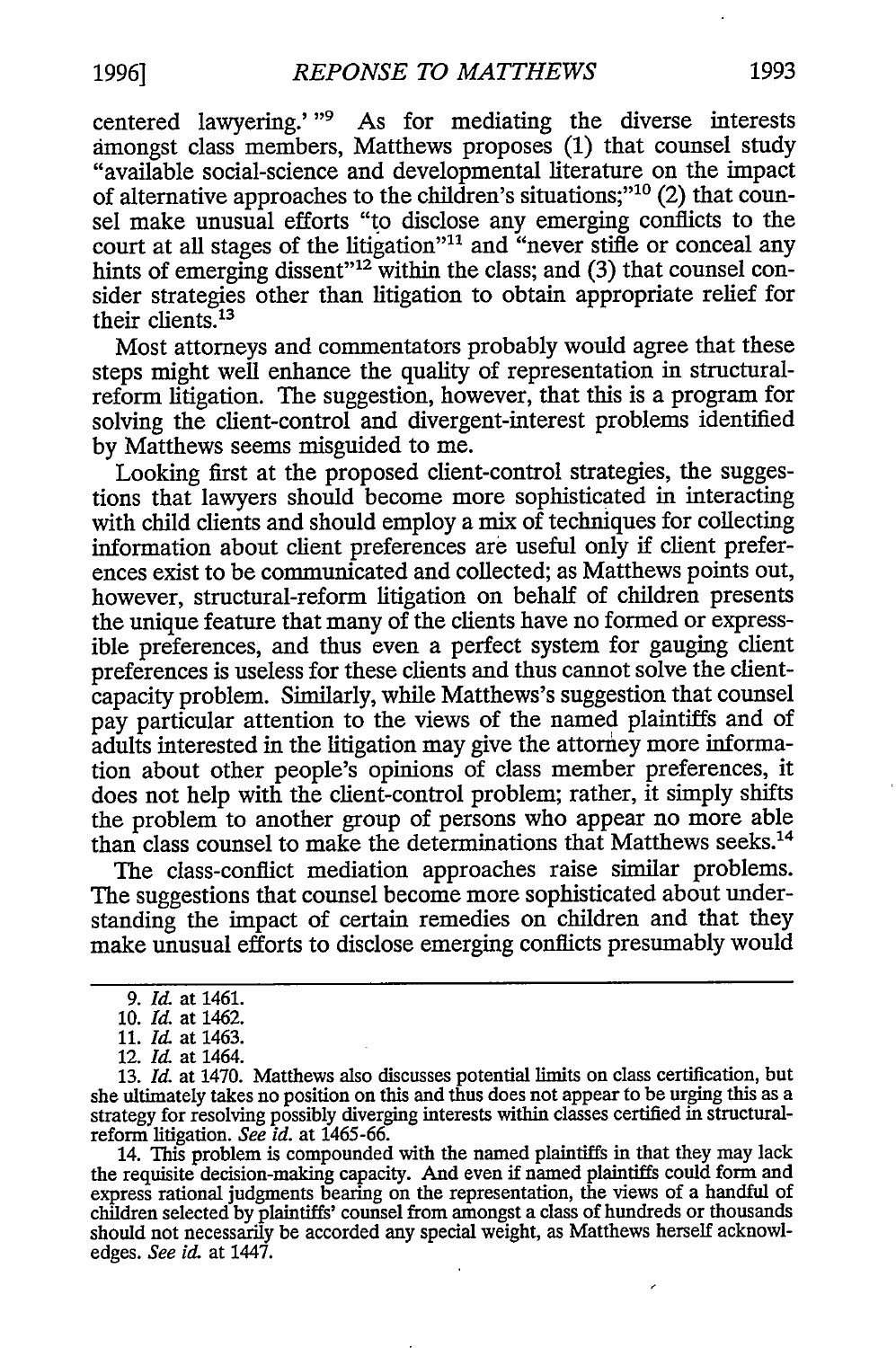enhance the knowledge of attorneys and courts about the existence and nuances of divergent interests amongst class members. Matthews, however, does not explain how these approaches will assist the attorney in actually reconciling those divergent interests. In a similar vein, the suggestion that counsel consider alternatives to litigation—even if relevant<sup>15</sup>—simply suggests another fault line that may run through a class without explaining how class counsel might bridge that gap.

#### II. THE ETHICAL LEGITIMACY OF CLASS-ACTION, STRUCTURAL-REFORM LITIGATION ON BEHALF OF CHILDREN SHOULD NOT BE ASSESSED USING TRADITIONAL ETHICAL STANDARDS

Though Matthews's proposals do not remedy the problems of limited client control and divergent class interests in structural-reform litigation on behalf of children, I do not share her concern that these problems undermine the ethical legitimacy of such litigation. Unlike Matthews, I do not accept that attorneys doing this work "must apply ethical norms premised on a single client with articulated interests" to their representation of children in these cases.<sup>16</sup> Rather, I start from the proposition that such norms cannot be applied to this work, which then leads me to the question of alternative, appropriate ethical standards that might apply to structural-reform litigation.

### *A. Traditional Norms Concerning Client Control and Uniform Client Interests Cannot Be Applied to Structural-reform Litigation on Behalf of Children*

Despite Matthews's commendable attempt to bring structuralreform litigation representation within the bounds of traditional norms of client control and uniform client interests, her effort is unavailing. This shortcoming reflects less on the merits of her proposals and more on the difficulty of the task.

First, class control is not possible in these cases. As Matthews notes, many of the clients will, by virtue of age, be too immature to form or express rational judgments about any subject, and no amount of sophisticated data collection or consultation with other adults can change this. Moreover, structural-reform litigation presents significant client-capacity problems beyond those that Matthews suggests, for even developmentally mature child class members will have little to contribute to the types of decisions that must be made in this type of litigation: What limits should be placed on worker caseloads?

<sup>15.</sup> To the extent that Matthews's article is intended to explore ethical obligations flowing from an attorney-client relationship, the question of mediating class conflicts through advocacy other than litigation does not seem to relate directly to the topic on hand as no class attorney-client telationship exists in the absence of class certification, which can occur only in the context of litigation.

<sup>16.</sup> *Id.* at 1437.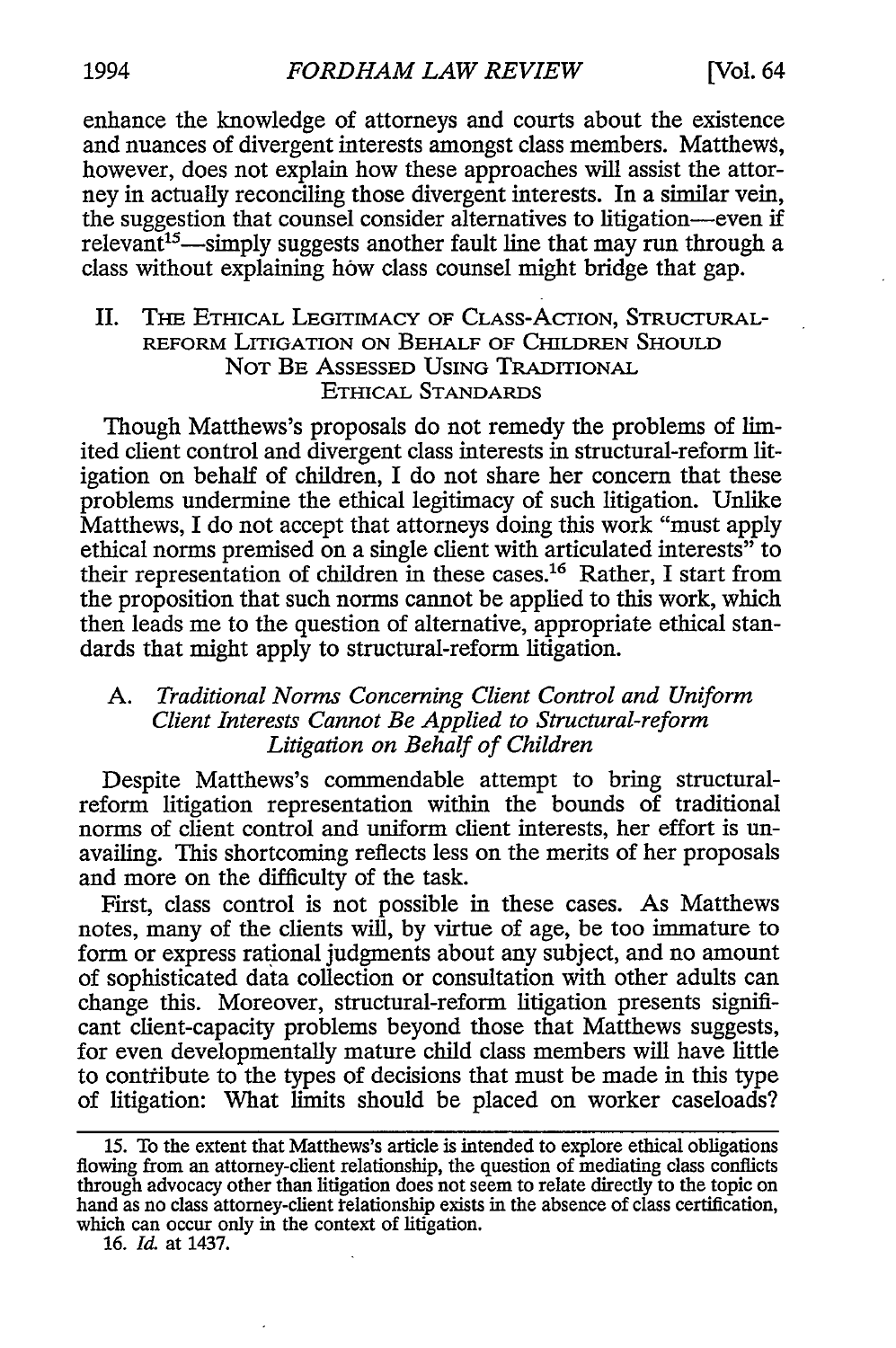What training should workers receive? How many days should be permitted for the development of case plans? Which consultants should be retained to develop an information system? Though counsel in these cases must be well-informed about the interests and needs of children class members, this is litigation in which the notion of client control is meaningless.

Uniform client interests in structural-reform litigation are also unattainable. These cases proceed with the recognition that "structural" problems deprive children enmeshed in government systems of legally mandated benefits and thus that the legal violations for any child or group of children can be remedied only through "structural" reform. Because such reform is best obtained after a showing of a broad pattern and practice of legal violations and because target government systems encompass children in a wide variety of situations, these suits necessarily include children who may have a wide range of interests.

Thus, returning to the foster-care context as an example, individual children in state, foster-care custody have legal rights to a variety of services, including written case plans, appropriate medical services, safe and appropriate placements, and services designed to return children home or to allow them to be adopted if returning home is not possible. The single state agencies that have custody of these children often fail to provide these legally mandated services because of structural problems such as the failure to employ sufficient numbers of qualified and trained social workers, the failure to recruit sufficient numbers of foster and adoptive parents, and the failure to develop necessary service resources. The only way to remedy the legal violations caused by these structural problems is to bring a class action on behalf of all children in a jurisdiction's foster-care custody, as such a suit allows advocates to adduce evidence of a broad pattern and practice of legal violations that in turn will support broad relief targeted at the structural problems. Such a suit, however, necessarily encompasses children who, while "similarly situated" for Rule 23 purposes<sup>17</sup> by virtue of being in the foster-care custody of a single state agency, nonetheless find themselves in different circumstances-some needing case plans, some needing foster homes, some needing adoptive homes, some needing to go home, and some needing medical services. Structural-reform litigation thus necessarily encompasses children with linked but varying interests.

## B. *An Alternative Approach to Ethical Considerations for Guiding the Representation of Children in Structural-reform Litigation*

If one accepts that traditional notions of client control and uniform client interests cannot be applied to structural-reform litigation, one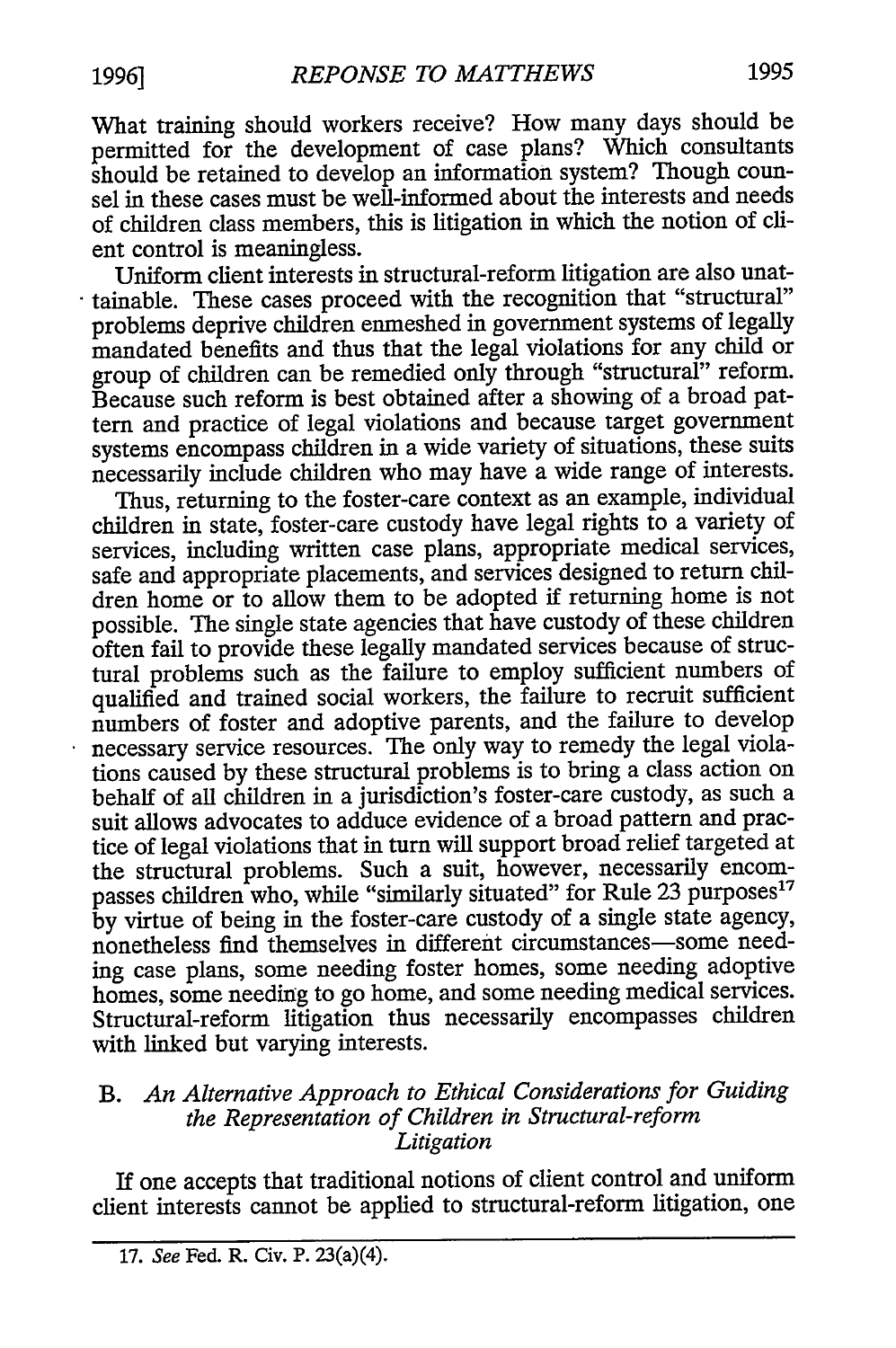then must consider alternative ethical norms. Though this is not the forum and I am not the person to propose a new set of standards for attorneys representing children in structural-reform litigation, I do have some suggestions about ways in which attorneys and courts can respond better to the client-control and divergent-interest qualities inherent in this work so as to assure that child plaintiffs in structuralreform litigation receive effective, appropriate, and ethical class representation.

\* *Counsel Should Have Substantive Expertise in the Area.* Given client incapacity, plaintiffs' counsel must have the substantive knowledge necessary to make decisions on behalf of the class. Whether by training, experience, or even access to experts, every lawyer undertaking structural-reform litigation on behalf of children should have a specialized understanding of the substantive issues that are the subject of the litigation, be those issues related to child welfare, mental health, juvenile detention, or other areas.

\* *Counsel Must Make an Unusual Effort to Identify the Interests of Plaintiff Class Members.* Because counsel in these cases will need to make decisions on behalf of class members and because the class members will know little about the facts that are relevant to the litigation, attorneys in these cases should be obliged to make unusual efforts to inform themselves of the factual circumstances of the class members. Through consultation with interested adults (be they parents, advocates, guardians, or others), review of documents, inspection of facilities, and interviews with (or depositions of) relevant state officials, attorneys in structuralreform litigation should be expected to engage in extensive fact gathering so as to maximize their ability to make informed decisions on behalf of their clients.

\* *Counsel Must Have the Ability to Undertake Structuralreform Litigation.* In light of the lack of client control of structural-reform litigation, the potentially broad impact of this work, and the fact that children cannot opt out of these classes, lawyers prosecuting these cases should have a special duty to assure that they are capable of undertaking this litigation. First, they need to have the litigation experience to handle complex cases that often involve massive amounts of discovery and extensive substantive litigation that usually is based on novel and difficult legal theories. Second, they need to have the financial resources to litigate to conclusion cases that can cost hundreds of thousands of dollars. Finally, they must have the ability and commitment to stick with these cases for many, many years, as implementation of re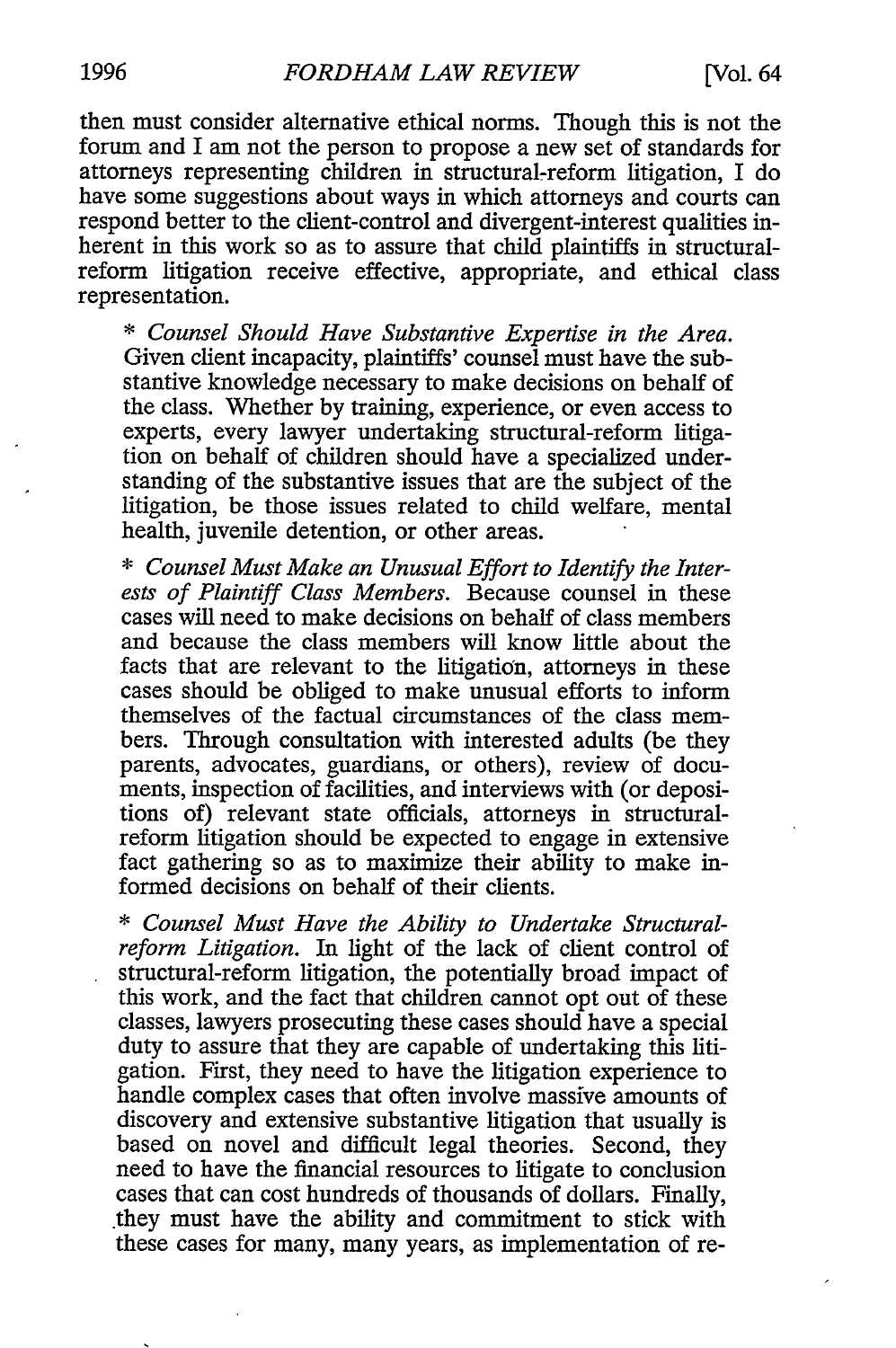form obligations-whether court ordered or negotiatedhas proven to be an extremely slow process that requires considerable energy and diligence from plaintiffs' counsel. Counsel should also be under a special obligation to inform the court immediately if circumstances change such that counsel no longer is able to continue aggressive prosecution of the case.

\* *Courts Should Scrutinize the Qualifications of Counsel Before Certifying a Class.* Though the special expectations of counsel listed above might be reflected in formal ethical standards, courts also have a role to play in protecting the interests of children class members in structural-reform litigation. Of paramount importance, courts should use the class certification stage to assure themselves that counsel seeking to represent a class have the expertise, resources, and commitment to undertake this representation. Judicial concern about class certification in these cases should focus less on the scope of the proposed classes and much more on the requirement of Rule 23 that the attorneys "will fairly and adequately protect the interests of the class."<sup>18</sup>

\* *Courts Should Make Unusual Efforts to Assess the Propriety of Relief.* Given the potentially diverse interests within the classes certified in structural-reform litigation and the limited client input, courts should go to great lengths to assess the appropriateness of proposed relief. Whether the relief is negotiated and thus triggers a fairness hearing conducted pursuant to Rule  $23(e)^{19}$  or is court-ordered, the court should make unusual efforts to solicit the input of persons or entities able to offer meaningful comments about the proposed relief. The court should also consider the appointment of experts pursuant to Rule 706 of the Federal Rules of Evidence<sup>20</sup> to assist it in formulating court-ordered relief or in assessing relief proposed by the parties. The court may also need to inquire about the details of the fact-finding done by plaintiffs' counsel prior to any settlement so as to assure itself that counsel is sufficiently informed about the interests of the class members.

\* *Courts Should Take Unusual Steps to Assure that Counsel are Litigating Cases Diligently.* Given the lack of client control, courts need to make special efforts to assure that attorneys representing children in structural-reform litigation are

<sup>18.</sup> Id.

<sup>19.</sup> *See id.* 23(e) (requiring notice of a proposed dismissal or compromise of a class action to all members of the class prior to the dismissal or compromise). 20. *See* Fed. R. Evid. 706.